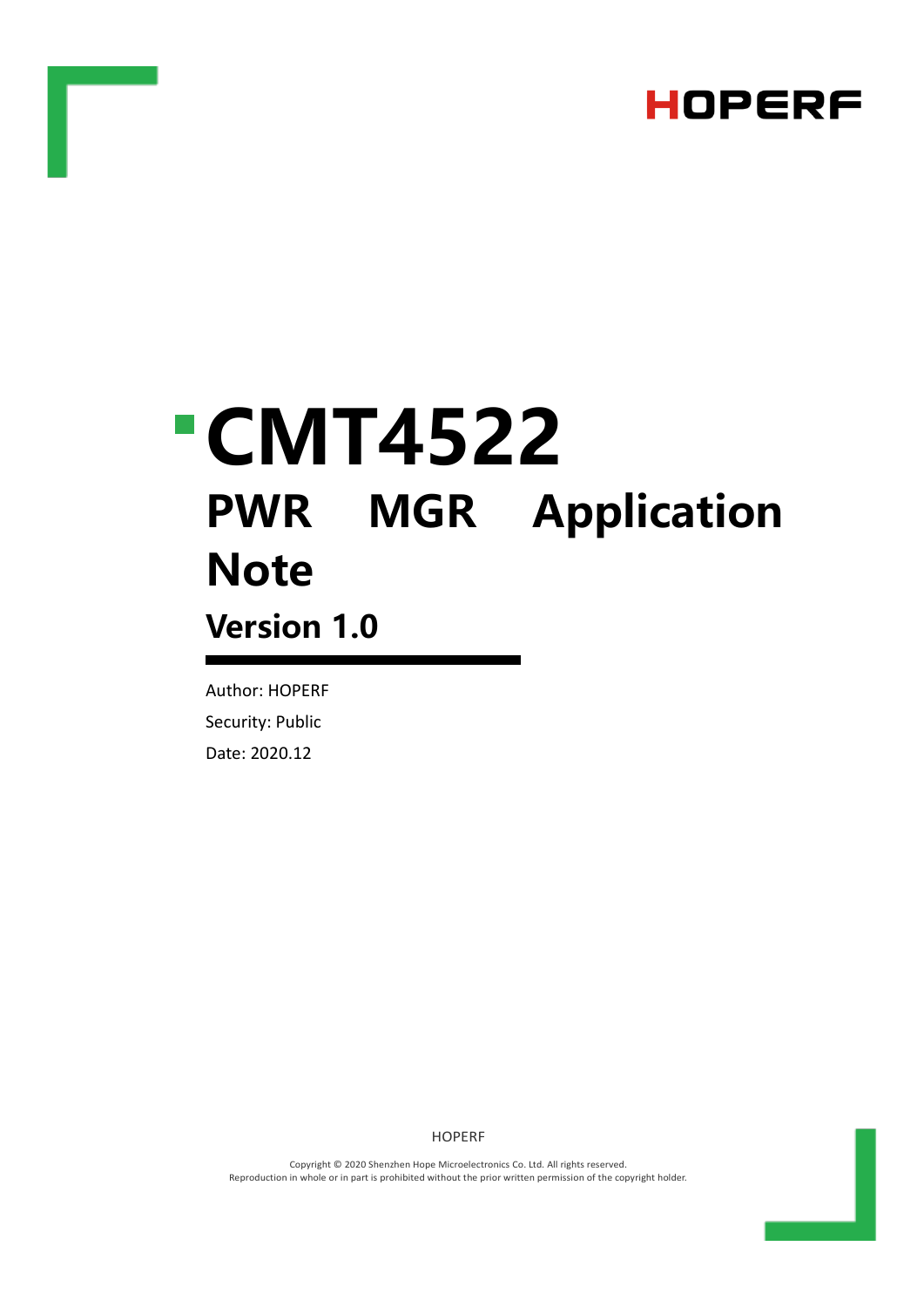

## **Revision History**

| <b>Revision</b> | <b>Author</b> | <b>Date</b> | <b>Description</b> |
|-----------------|---------------|-------------|--------------------|
| v0.1            | Daniel.Chen   | 2020.12.09  | Draft              |
| v1.0            | Daniel.Chen   | 2021.3.17   | First Edition.     |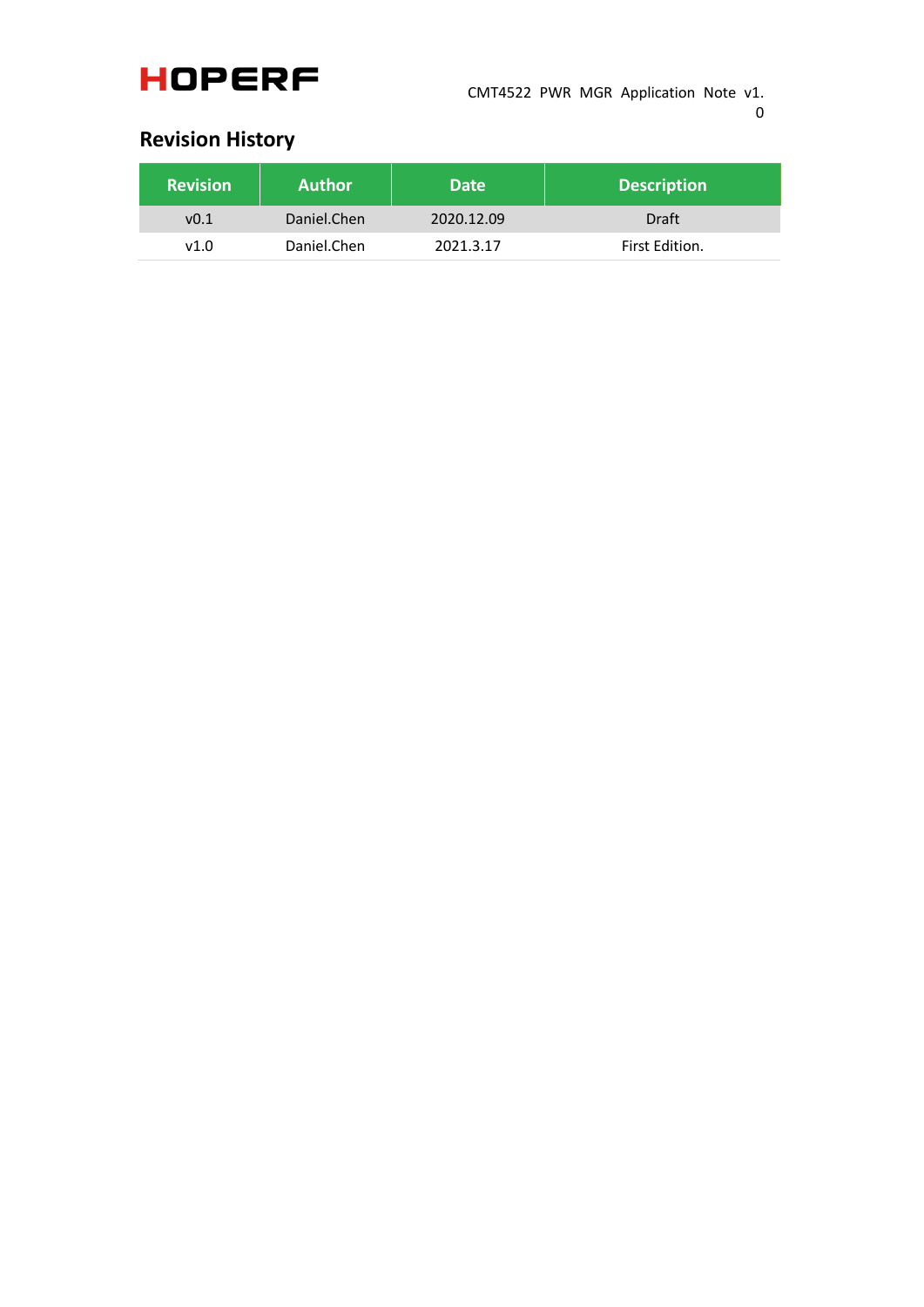# 目录

| $\mathbf{1}$            |     |  |  |
|-------------------------|-----|--|--|
|                         |     |  |  |
| $\mathbf{2}$            |     |  |  |
|                         |     |  |  |
|                         |     |  |  |
|                         |     |  |  |
|                         |     |  |  |
|                         |     |  |  |
| $\overline{\mathbf{3}}$ |     |  |  |
| $\overline{\mathbf{4}}$ |     |  |  |
|                         |     |  |  |
|                         | 4.2 |  |  |
|                         |     |  |  |
|                         |     |  |  |

# 图表目录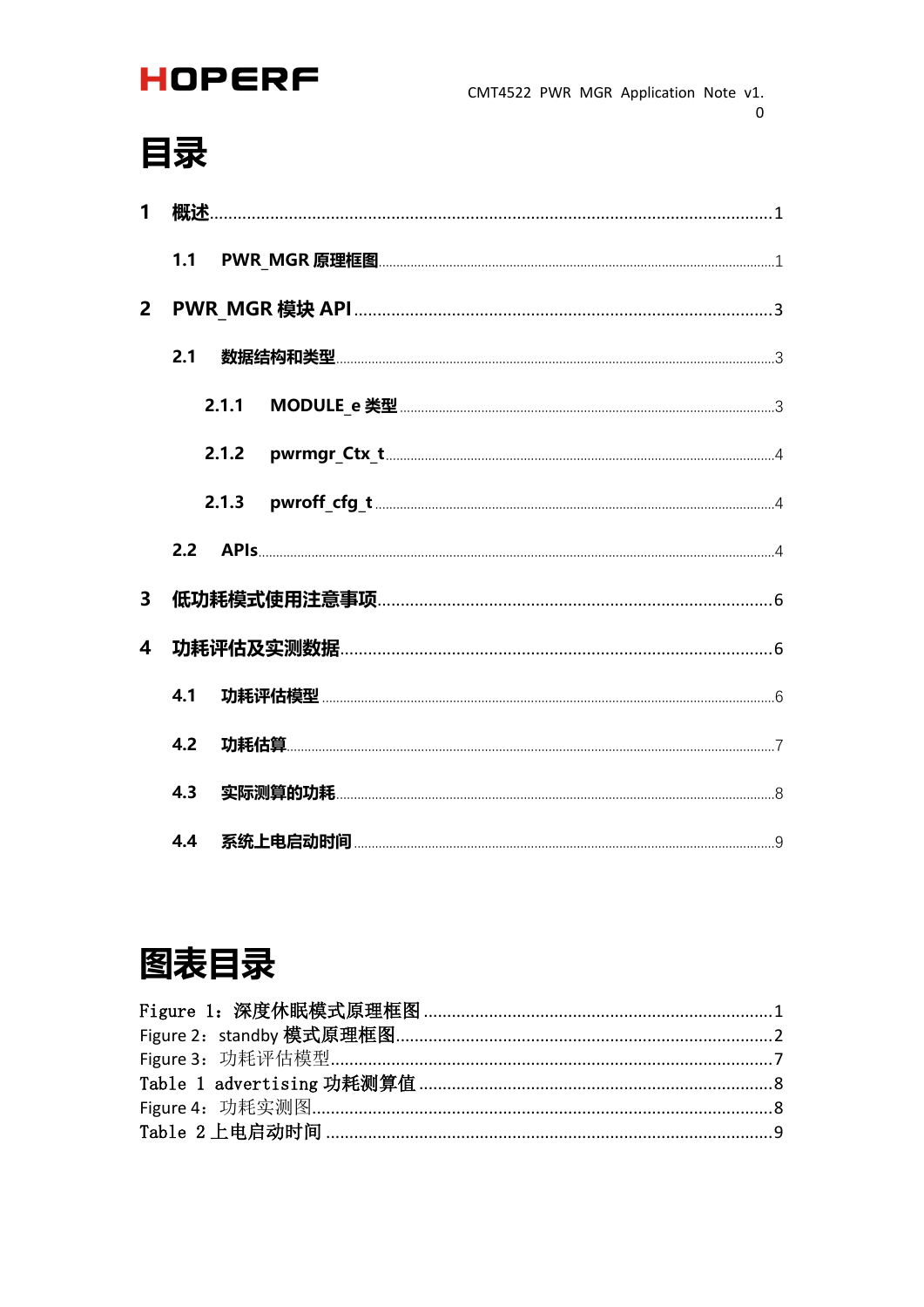

0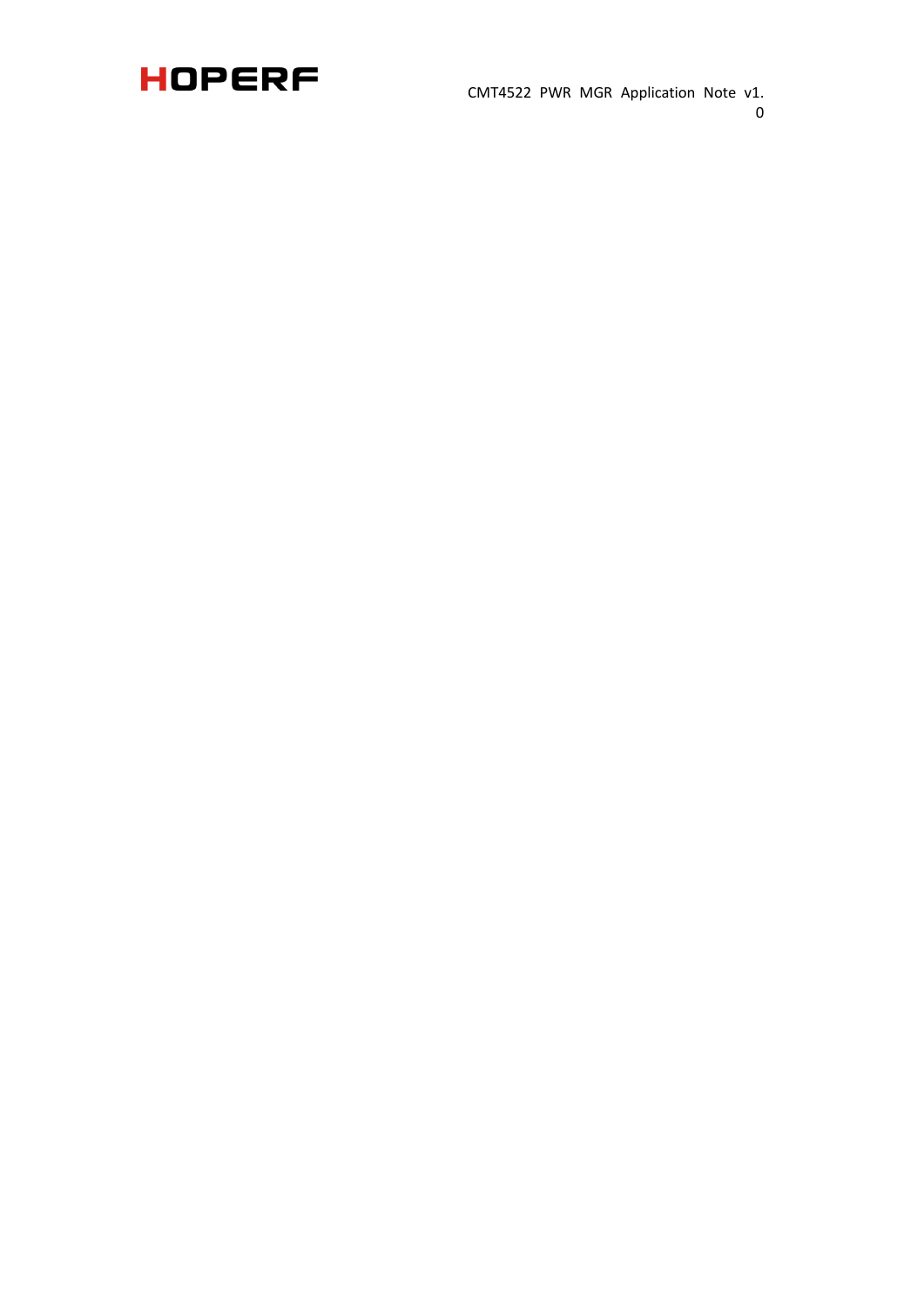### <span id="page-4-0"></span>**1 概述**

CMT4522 低功耗相关的功能在 PWR\_MGR 模块实现,对应的 API 代码存放在 SDK 的 components\driver\ pwrmgr 目录下的 pwrmgr.c 和 pwrmgr.h 中。 CMT4522 有四类功耗模式:

- 普通模式: CPU 和外设全速运行, 不休眠
- ⚫ **CPU** 休眠模式:只有 CPU 会进入休眠,可由中断或事件唤醒。该模式由 OS 自行控 制,应用程序无需干预
- 深度休眠模式: CPU 和大部分外设都会讲入休眠。应用程序应根据需要设置休眠唤醒 源(GPIO pin 和触发方式)和内存保持(memory retention,以保持运行时上下文)
- standbv 模式: 除了 AON 和一块 RAM 区域内存保持外, CPU 和其它外设都进入休眠。 仅维持 RAM0 区域内容。应用程序应根据需要设置唤醒源(GPIO pin 和触发方式)
- 关机模式:除了 AON 外, CPU 和其它外设都进入休眠。唤醒后相当于系统重启, 不能 维持运行时上下文。应用程序应根据需要设置唤醒源(GPIO pin 和触发方式)



### <span id="page-4-1"></span>**1.1 PWR\_MGR 原理框图**

Figure 1:深度休眠模式原理框图

<span id="page-4-2"></span>在 CPU/深度休眠模式下,当系统处于 IDLE 状态时, 调用 sleep\_process()尝试进入休眠模 式。若符合 CPU 休眠条件, 则调用 WFI()等待中断唤醒后返回;否则的话, 系统将进入深 度休眠,在此之前,应用程序通过 hal\_pwrmgr\_register() API 注册的 sleep\_handler()函数都 会被回调,然后系统进入休眠;而当有 IO/RTC 触发唤醒时,系统会被唤醒并做相应的初 始化。在系统唤醒过程中, 应用程序通过 hal\_pwrmgr\_register() API 注册的所有 wakeup\_handler()函数也都会被回调, 然后由 OSAL 调度 task。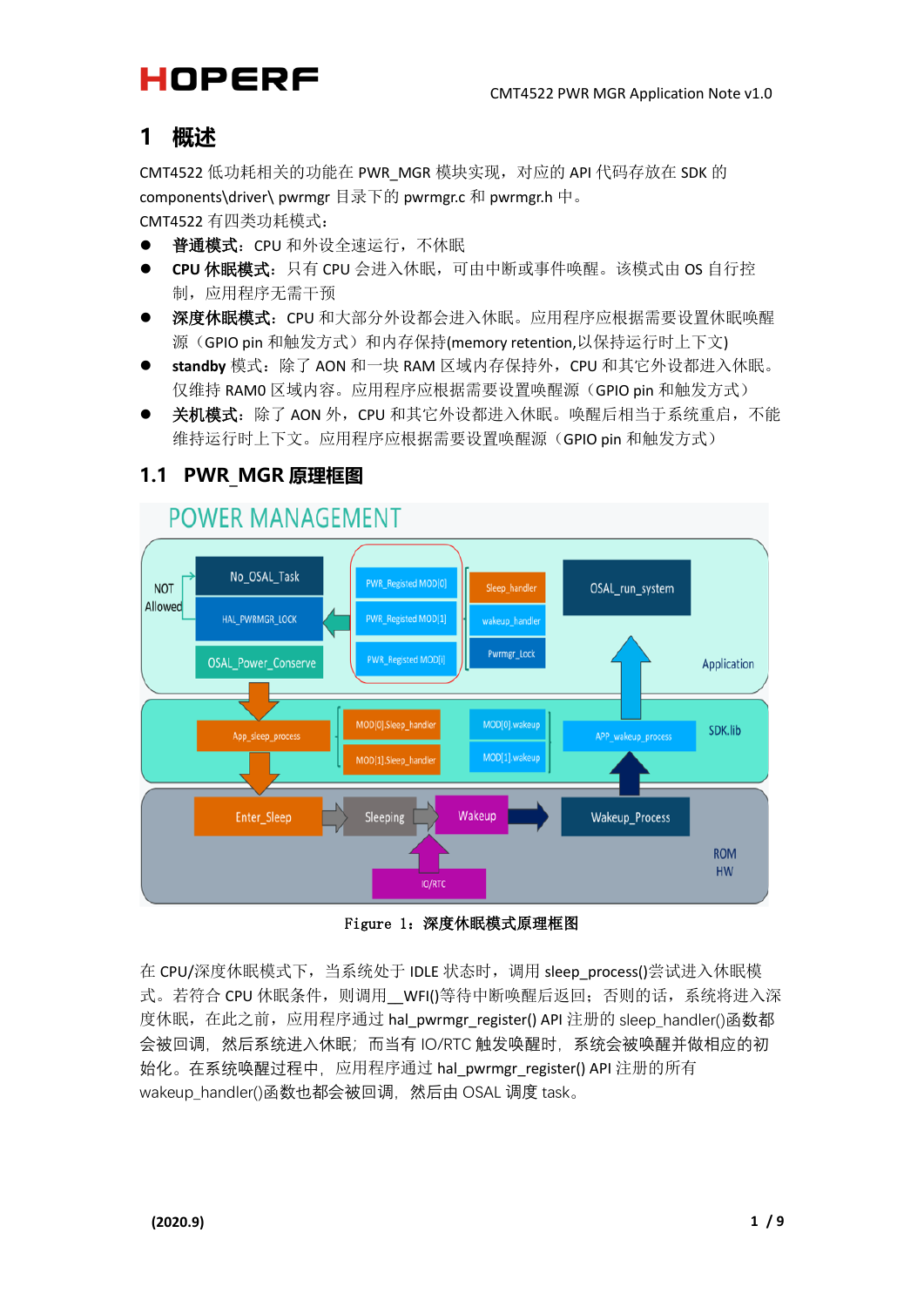



Figure 2: standby 模式原理框图

<span id="page-5-0"></span>在 standby 模式下, APP Task 调用 hal\_pwrmgr\_enter\_standby()进入 standby 模式; 而当有 IO 触发唤醒时,系统会被唤醒并调用 wakeupProcess\_standby(), 若系统满足唤醒的条件, 则触发系统 reset。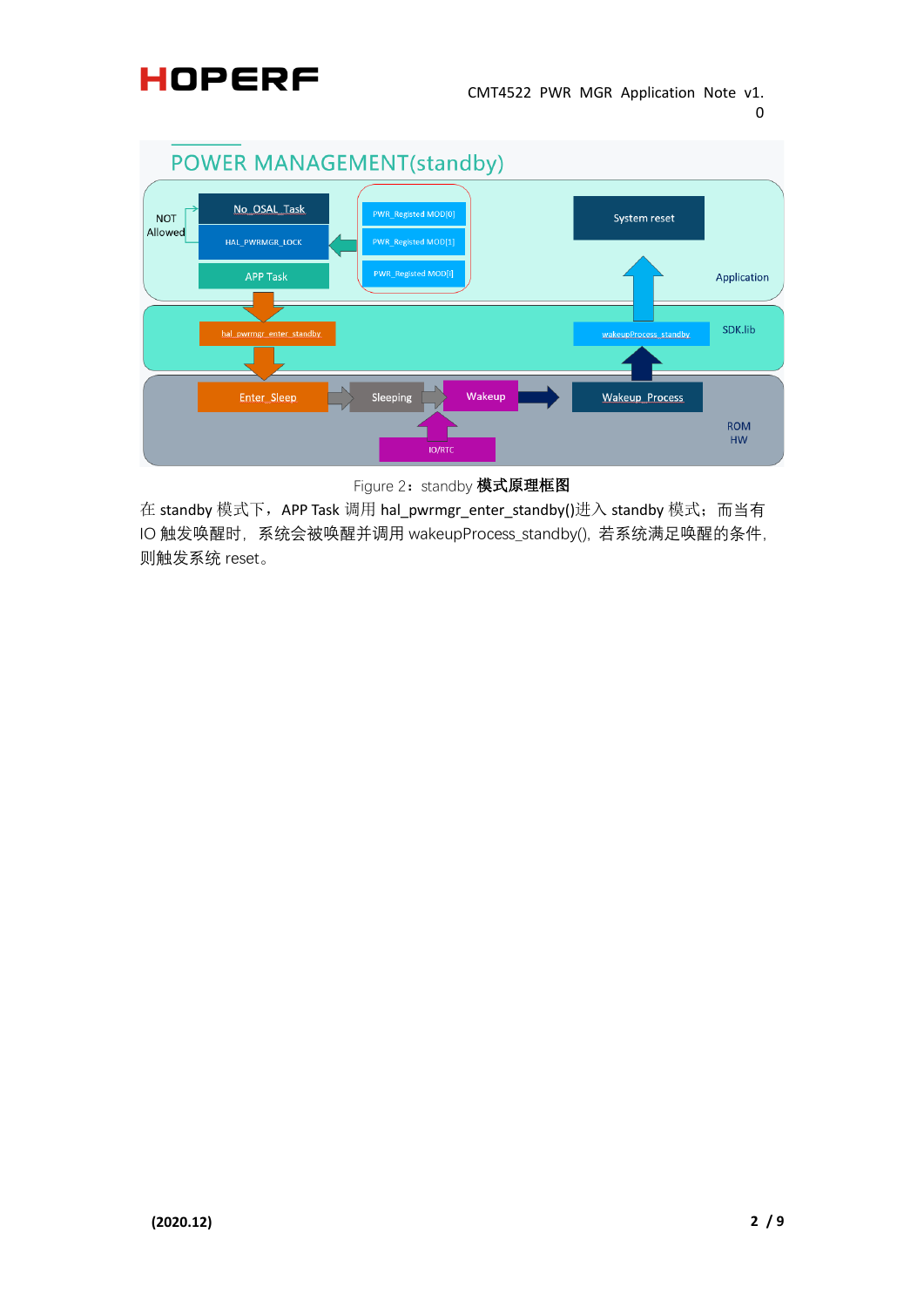0

## <span id="page-6-0"></span>**2 PWR\_MGR 模块 API**

### <span id="page-6-1"></span>**2.1 数据结构和类型**

#### <span id="page-6-2"></span>**2.1.1 MODULE\_e 类型**

在 mcu\_phy\_bumbee.h 文件中定义了下列 module ID. typedef enum {

| MOD_NONE                | $= 0$ , MOD_CK802_CPU $= 0$ ,                        |
|-------------------------|------------------------------------------------------|
| $MOD_DMA$ = 3,          |                                                      |
| MOD_AES                 | $=4,$                                                |
| $MOD_IONUX = 7,$        |                                                      |
| $MOD_UARTO = 8,$        |                                                      |
| $MOD_12CO = 9,$         |                                                      |
| $MOD_12C1 = 10,$        |                                                      |
| $MOD$ _SPIO = 11,       |                                                      |
| $MOD$ _SPI1 = 12,       |                                                      |
| $MOD_GPIO = 13,$        |                                                      |
| $MOD_QDEC = 15,$        |                                                      |
| $MOD_ADCC = 17,$        |                                                      |
| $MOD_PWM = 18,$         |                                                      |
| $MOD$ _SPIF = 19,       |                                                      |
| $MOD_VOC$ = 20,         |                                                      |
| $MOD_$ TIMER5 = 21,     |                                                      |
| $MOD$ TIMER6 = 22,      |                                                      |
| $MOD_UART1$ = 25,       |                                                      |
|                         |                                                      |
| $MOD_C$ P_CPU = 0 + 32, |                                                      |
| MOD_BB                  | $= MOD_CP_CPU + 3,$                                  |
|                         | MOD_TIMER = $MOD_CP_CPU + 4$ ,                       |
|                         | $MOD_WDT$ = $MOD_CP_CPU + 5$ ,                       |
| MOD_COM NO              | $= MOD_CP_CPU + 6,$                                  |
|                         | $MOD_KSCAN$ = $MOD_CP_CPU + 7$ ,                     |
| MOD_BBREG               | $= MOD_CP_CPU + 9,$                                  |
| <b>BBLL RST</b>         | = MOD_CP_CPU + 10, //can reset, but not gate in here |
| BBTX_RST                | = MOD_CP_CPU + 11, //can reset, but not gate in here |
| BBRX RST                | = MOD_CP_CPU + 12, //can reset, but not gate in here |
| BBMIX_RST               | = MOD_CP_CPU + 13, //can reset, but not gate in here |
| MOD_TIMER1              | $= MOD_CP_CPU + 21,$                                 |
| MOD_TIMER2              | $= MOD_CP_CPU + 22,$                                 |
| MOD_TIMER3              | $= MOD_CP_CPU + 23,$                                 |
| MOD_TIMER4              | $= MOD_CP_CPU + 24,$                                 |
|                         |                                                      |

 $MOD_PCLK_CACHE = 0 + 64,$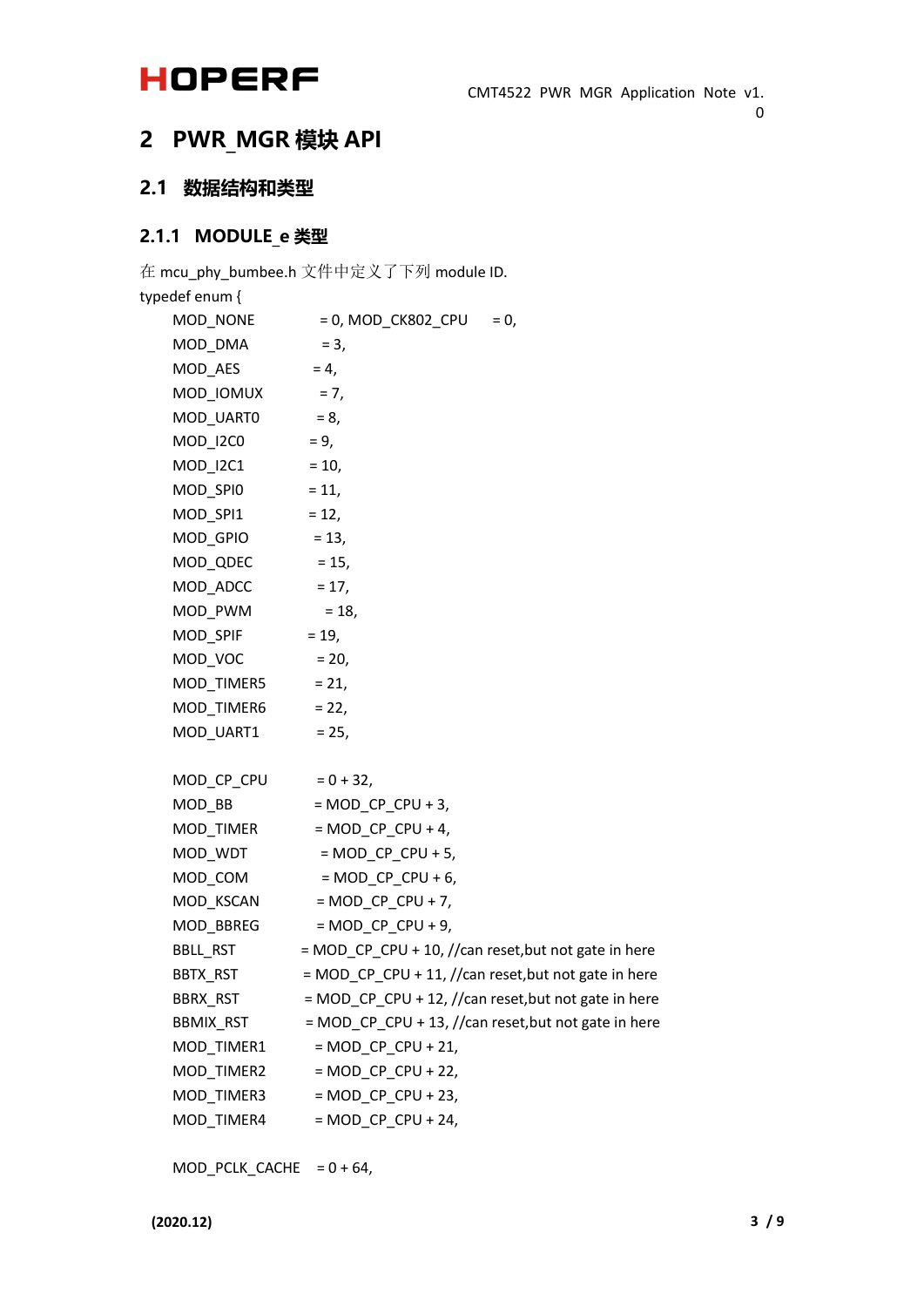

 $\Omega$ 

MOD\_HCLK\_CACHE = MOD\_PCLK\_CACHE + 1,

| MOD USR0    | $= 0 + 96,$        |
|-------------|--------------------|
| MOD USR1    | $= MOD$ USR0 + 1,  |
| MOD USR2    | $= MOD$ _USR0 + 2, |
| MOD_USR3    | $= MOD$ USR0 + 3,  |
| MOD USR4    | $= MOD$ USR0 + 4,  |
| MOD USR5    | $= MOD$ USR0 + 5,  |
| MOD USR6    | $= MOD$ USR0 + 6,  |
| MOD USR7    | $= MOD$ USR0 + 7,  |
| MOD USR8    | $= MOD$ _USR0 + 8, |
| } MODULE e; |                    |

<span id="page-7-0"></span>**2.1.2 pwrmgr\_Ctx\_t**

PWR\_MGR 模块为每个注册的模块(与 MODULE\_e 对应)维护一个该结构类型的变量。最多 10 个。

typedef struct \_pwrmgr\_Context\_t {

```
MODULE e moudle id;
   bool lock; // 为 TRUE 时表示禁止休眠;反之, 允许休眠
    pwrmgr_Hdl_t sleep_handler; // 该模块对应的进入休眠之前会被调用的回调函数
   pwrmgr_Hdl_t wakeup_handler; // 该模块对应的唤醒之前会被调用的回调函数
} pwrmgr_Ctx_t;
```
### <span id="page-7-1"></span>**2.1.3 pwroff\_cfg\_t**

在系统调用 hal\_pwrmgr\_poweroff() API 进入关机模式之前,需要设置的唤醒源(GPIO pin)和 触发方式保存在该类型的变量中。

typedef struct {

gpio\_pin\_e pin;

```
gpio_polarity_e type; // POL_FALLING or POL_RISING
} pwroff_cfg_t;
```
### <span id="page-7-2"></span>**2.2 APIs**

PWR\_MGR 模块的接口函数如下:

- 1. int hal\_pwrmgr\_init(void); 模块初始化函数
- 2. bool hal\_pwrmgr\_is\_lock(MODULE\_e mod); 查询模块 mod 的 lock 状态。TRUE:禁止休眠;FALSE:使能休眠
- 3. int hal\_pwrmgr\_lock(MODULE\_e mod);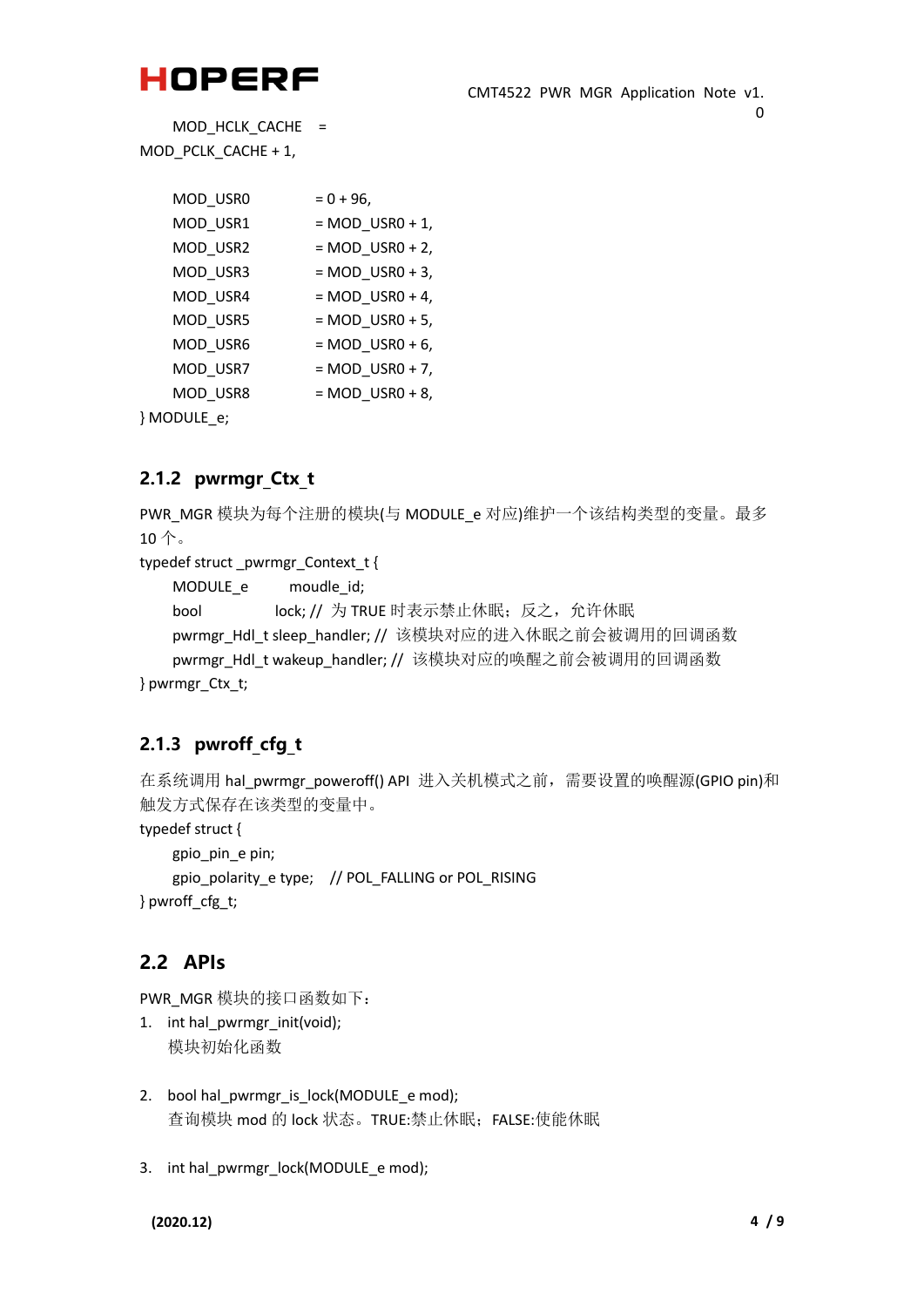

0

设置模块 mod 的 lock 为 TRUE,并禁止 休眠

- 4. int hal\_pwrmgr\_unlock(MODULE\_e mod); 设置模块 mod 的 lock 为 FALSE,并使能休眠
- 5. int hal\_pwrmgr\_register(MODULE\_e mod, pwrmgr\_Hdl\_t sleepHandle, pwrmgr\_Hdl\_t wakeupHandle); 注册模块 mod,并提供相应的休眠/唤醒回调函数
- 6. int hal\_pwrmgr\_unregister(MODULE\_e mod); 取消注册模块 mod
- 7. int hal\_pwrmgr\_wakeup\_process(void) \_\_attribute\_\_((weak));
- 8. int hal\_pwrmgr\_sleep\_process(void) attribute ((weak)); 休眠/唤醒过程中 PWR\_MGR 模块定义的处理函数,应用程序不需要也不应该调用它们
- 9. int hal\_pwrmgr\_RAM\_retention(uint32\_t sram); 配置需要保持的 RAM 区域,可选的有 RET\_SRAM0 | RET\_SRAM1 | RET\_SRAM2
- 10. int hal\_pwrmgr\_clk\_gate\_config(MODULE\_e module); 配置在唤醒时需要使能的时钟源。
- 11. int hal\_pwrmgr\_RAM\_retention\_clr(void);
- 12. int hal\_pwrmgr\_RAM\_retention\_set(void); 使能/清除对配置的 RAM 区域的保持(retention)功能
- 13. int hal\_pwrmgr\_LowCurrentLdo\_enable(void);
- 14. int hal\_pwrmgr\_LowCurrentLdo\_disable(void); 使能/禁用调节 LowCurrentLDO 的输出电压。
- 15. int hal\_pwrmgr\_poweroff(pwroff\_cfg\_t \*pcfg, uint8\_t wakeup\_pin\_num); 配置唤醒源后系统进入关机模式
- 16. void wakeupProcess\_standby(void); 系统在 standby 模式下的唤醒函数。应用程序不需要也不应该调用它。
- 17. void hal\_pwrmgr\_enter\_standby(pwroff\_cfg\_t\* pcfg,uint8\_t wakeup\_pin\_num); 让系统进入 standby 模式的 API 函数。应用程序需要在合适的时机调用它进入 standby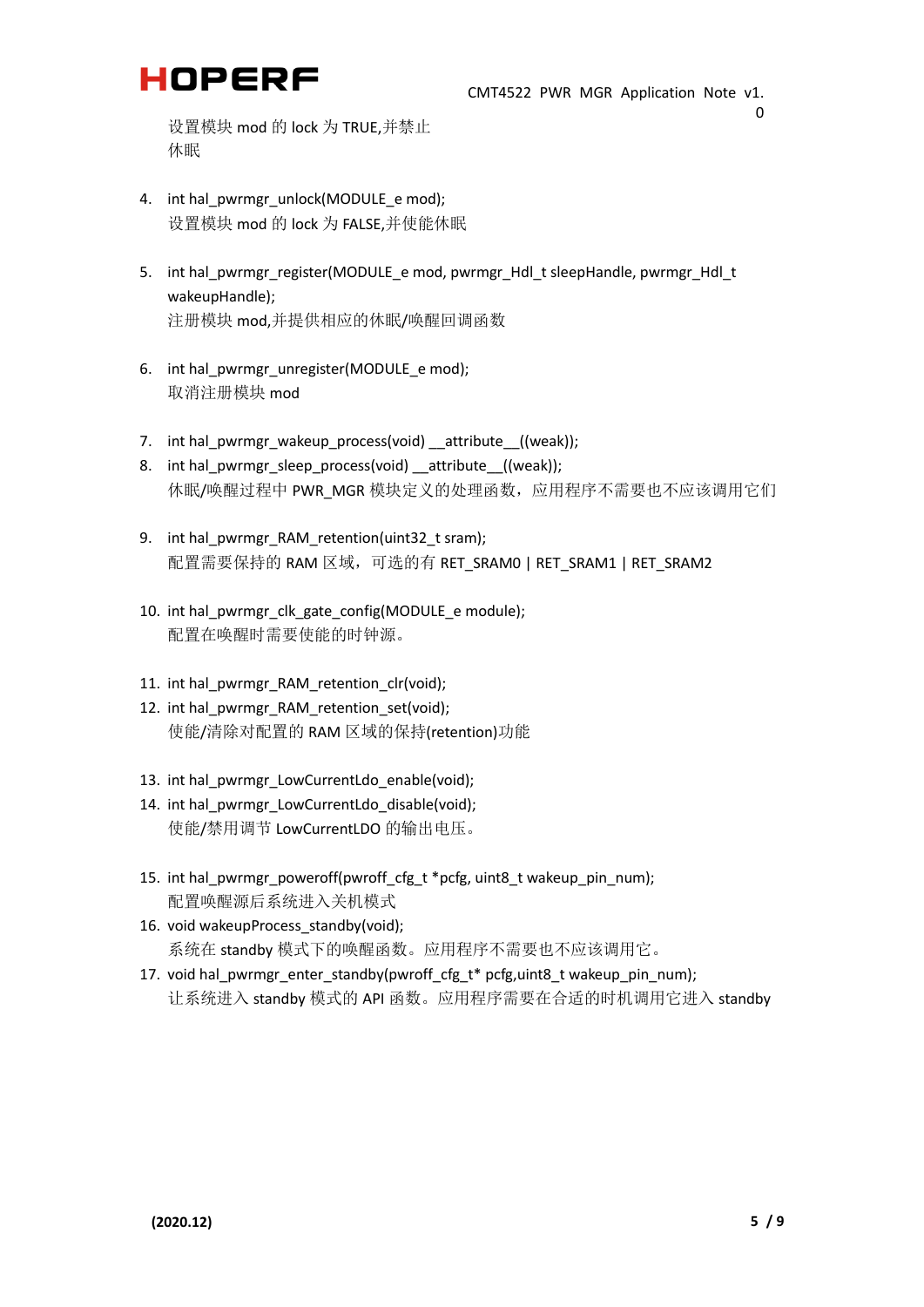0

### <span id="page-9-0"></span>**3 低功耗模式使用注意事项**

为使用低功耗模式,编程时需要注意以下几个方面:

#### ● 配置 CFG\_SLEEP\_MODE<sup>宏</sup>:

在工程中需要设置 CFG SLEEP MODE=PWR MODE SLEEP 以使能休眠模式,而在其它模式 下系统将不会进入休眠

#### ⚫ 初始化 **pwrmgr** 模块:

若要使用低功耗模式,在系统初始化时须调用 hal\_pwrmgr\_init()以初始化 pwrmgr 模块

#### ⚫ 配置不同 **RAM** 的 **retention** 属性:

若要使用低功耗模式,在系统初始化时需要调用 hal\_pwrmgr\_RAM\_retention()以在系统休眠 后保留对应 memory 区域的内容。可选的 RAM 区域有 RET\_SRAM0, RET\_SRAM1, 和 RET SRAM2, 用户根据需要自行指定要保留的 RAM 区域

#### ● 选择模块 ID 并注册休眠或唤醒回调函数:

CMT45 系列 SDK 在 mcu\_phy\_bumbee.h 文件中定义了一些 MODULE e 类型的模块名/ID, 在 pwrmgr 模块中作为模块 ID 使用。APP task 可以在 MOD\_USR1 和 MOD\_USR8 之间任选一个 作为模块 ID 使用。

若要使用低功耗模式, APP task 在初始化时需要调用以下函数进行注册:

hal\_pwrmgr\_register(MODULE\_e mod, pwrmgr\_Hdl\_t sleepHandle,

#### pwrmgr\_Hdl\_t wakeupHandle);

其中 mod 就是模块 ID, 是必须项, 在 MOD\_USR1 和 MOD\_USR8 之间任选一个即可; sleepHandle()和 wakeupHandle ()分别对应的是可选的休眠和唤醒的回调函数。

一个常用的做法是:用户可以在 sleepHandle()函数中做一些休眠唤醒使用的 pin 和相应属 性的设置;而在 wakeupHandle()函数中做唤醒源的判定和初始化,以便系统唤醒后能恢复 回到休眠前的状态

#### ⚫ 控制是否允许 **APP task** 进入休眠:

在使用低功耗模式时,APPtask 可以调用 pwrmgr 模块提供的下列接口来查询或控制是否允 许进入休眠:

hal\_pwrmgr\_is\_lock(MODULE\_e mod): 查询是否允许模块进入休眠; hal\_pwrmgr\_lock(MODULE\_e mod): 禁止模块进入休眠; hal\_pwrmgr\_unlock(MODULE\_e mod): 允许模块进入休眠

### <span id="page-9-1"></span>**4 功耗评估及实测数据**

#### <span id="page-9-2"></span>**4.1 功耗评估模型**

为了方便评估功耗,我们引入下图中的一个休眠唤醒周期作为功耗模型来估算平均功耗。 在此模型中,一个休眠唤醒周期由休眠时间(X1), 唤醒时间(X2), 工作时间(X3), 射频发送时 间(X4, Tx RF), 和射频接收时间(X5, Rx RF)五部分组成。而 Y1,Y2,Y3,Y4,和 Y5 则表示其对应的 各个部分的功耗。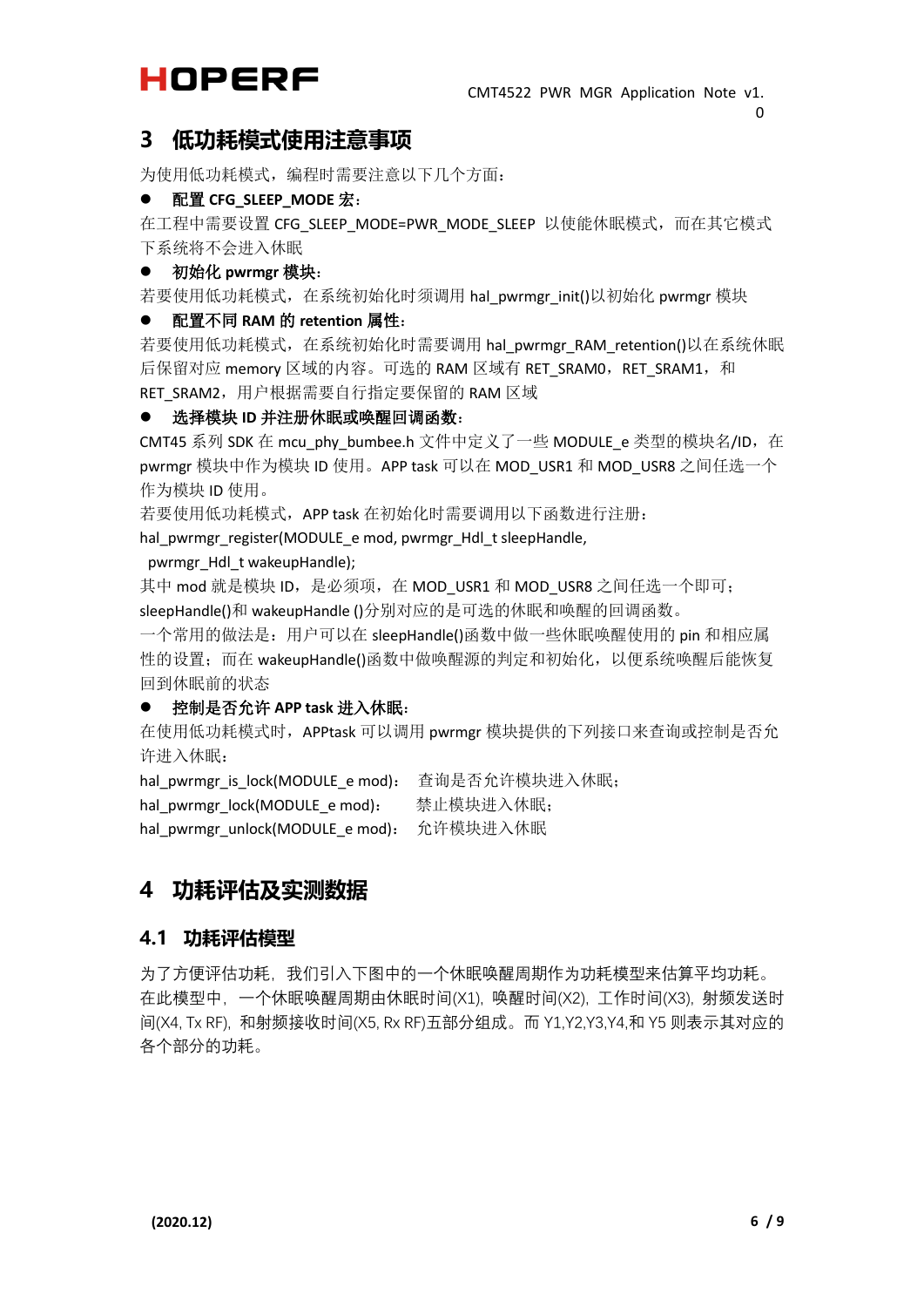$\Omega$ 



Figure 3: 功耗评估模型

<span id="page-10-1"></span>其中:

X1: 休眠时间,即系统处于休眠阶段的时间。这阶段对应的功耗为 Y1,影响较大的因素为 RAM retention 的数量,需要 retention 的 RAM 越多, Y1 越大;

X2: 唤醒时间, 即系统被唤醒到系统时钟(hclk)切换之前的这段时间。这阶段对应的功耗为 Y2, 由于时钟源固定为 32m RC, Y2 的值相对稳定, 不过用户可以通过适当地调整唤醒时 的参数,缩小唤醒时间 X2,从而达到减小这部分功耗的目的;

X3: 工作时间,即系统切换好系统时钟且不处于射频发送/接收阶段的时间总和。这阶段对 应的功耗为 Y3, 主要的影响因素为: 系统时钟 (16/32/48/64M)和 LowCurrentLdo(工程里 默认为 enable)。应用程序也需要尽量缩短这部分的时间以减小功耗;

X4: 射频发送时间,即系统处于射频发送阶段的时间。这阶段对应的功耗为 Y4.对于实际的 应用而言,这个阶段是可选项,可以没有,有一个或多个。主要的影响因素为:PA 发射功 率;

X5: 射频接收时间,即系统处于射频接收阶段的时间。这阶段对应的功耗为 Y5.对于实际的 应用而言,这个阶段是可选项,可以没有,有一个或多个。接收功率相对稳定。

#### <span id="page-10-0"></span>**4.2 功耗估算**

在 4.1 节描述的模型的基础上,我们可以估算功耗如下: 平均功耗 = 总功耗 / 总时间

总功耗 = 休眠时的电流 X 休眠时间 + 唤醒时的电流 X 唤醒时间 + 工作电流 X (工作 时间 + 射频发送时间 + 射频接收时间) + 射频发送时的电流 X 射频发送时间 + 射频接 收时的电流 X 射频接收时间

总时间 = 休眠时间 + 唤醒时间 + 工作时间 + 射频发送时间 + 射频接收时间

电池使用时间 = 电池容量 X 3600 / 平均功耗 (秒)

**(2020.12)**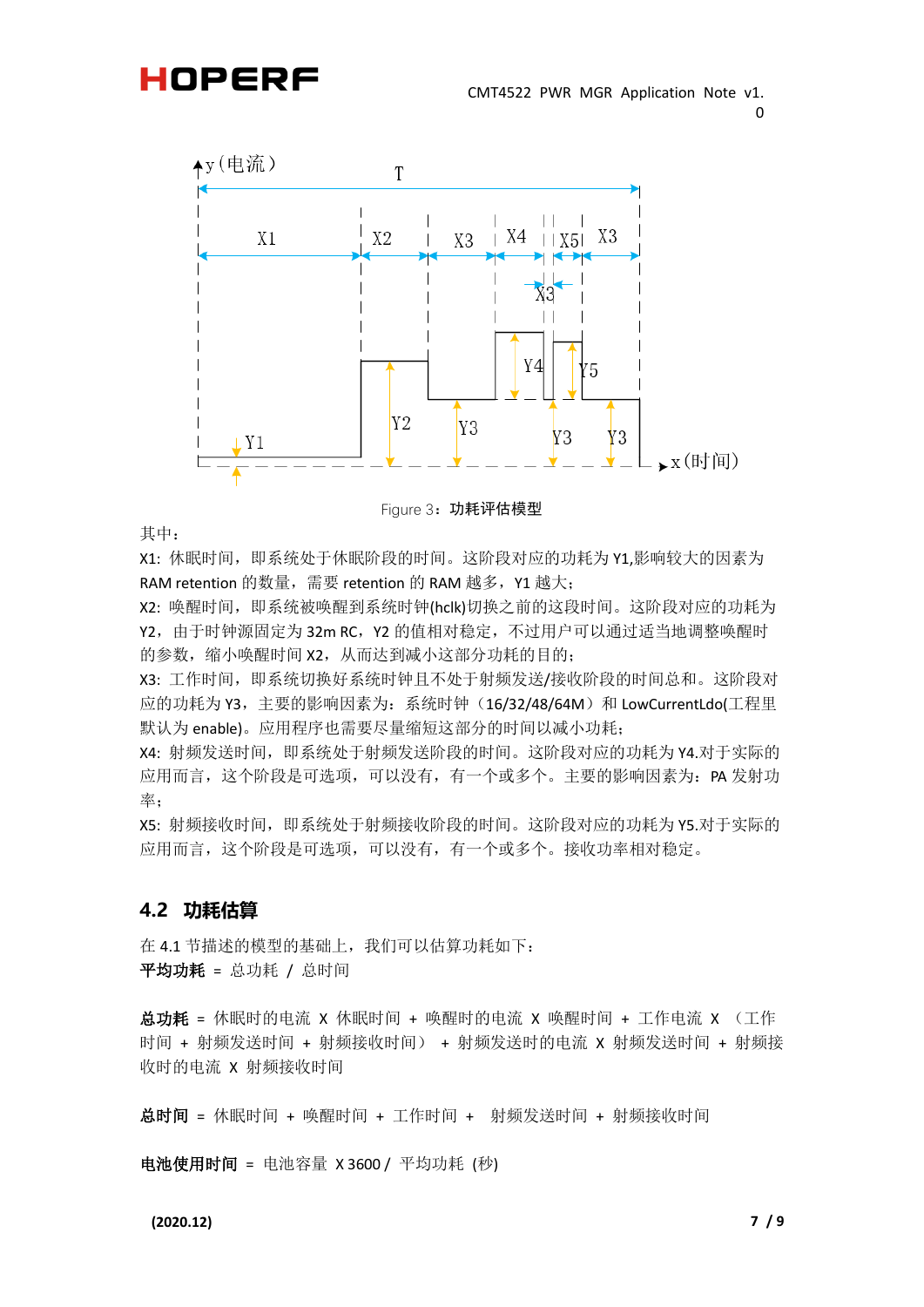

 $\Omega$ 

#### <span id="page-11-0"></span>**4.3 实际测算的功耗**

| <b>HCLK</b> | RF time | wakeup       | work    | sleep             | total             | wakeup             | RF curt            | work   | sleep             | averag |
|-------------|---------|--------------|---------|-------------------|-------------------|--------------------|--------------------|--------|-------------------|--------|
|             |         | time         | time    | time              | time              | curt               |                    | curt   | curt              | power  |
| 64M         | 676X3us | 854us        | 728x3us | 500 <sub>ms</sub> | 505 <sub>ms</sub> | 3.07 <sub>ma</sub> | 3.65 <sub>ma</sub> | 2.55ma | 5.8 <sub>ua</sub> | 0.046  |
| 48M         | 684X3us | <b>886us</b> | 738x3us | 500 <sub>ms</sub> | 505 <sub>ms</sub> | 3.03 <sub>ma</sub> | 3.60 <sub>ma</sub> | 2.26ma | $5.6$ ua          | 0.044  |
| 16M         | 683X3us | 964us        | 736x3us | 500 <sub>ms</sub> | 505 <sub>ms</sub> | 3.03 <sub>ma</sub> | 3.60 <sub>ma</sub> | 1.65ma | 5.6 <sub>ua</sub> | 0.039  |

这里以 simpleBlePeripheral 工程为例,描述功耗估测的大致过程:

#### Table 1 advertising 功耗测算值

<span id="page-11-1"></span>由于 simpleBlePeripheral 工程在唤醒后有三组射频发送/接收的过程,实际测试的波形图如 下:



Figure 4: 功耗实测图

<span id="page-11-2"></span>其中:

X1: 系统唤醒时间,对应的功耗为 Y2;

X2: 一次射频收发的估计时间, 对应的功耗为(Y1-Y3),对于 simpleBlePeripheral 工程, 每个 休眠唤醒周期有三组射频发送/接收的过程;

X3: 系统唤醒且切换好时钟后,到再次进入休眠之前的这段时间减去射频收发的总时间, 对应的功耗为 Y3:

系统在休眠状态的时间及其功耗可以在功率计上直接读取。

参考上一节的功耗模型,可得

总时间 = 休眠时间 + 唤醒时间 + 工作时间 + 射频收发时间(Tx/Rx RF 的总时间) 总功耗 = 休眠时的电流 X 休眠时间 + 唤醒时的电流 X 唤醒时间 + 工作电流 X (工作 时间 + 射频收发时间) + 射频发送接收时的电流 X 射频收发时间 平均功耗 = 总功耗 / 总时间

电池使用时间 = 电池容量 X 3600 / 平均功耗 (秒) 例如:电池容量为 520 mAh, 平均功耗为 0.0398,则电池使用时间为 520 X 3600 / 0.0398 = 47035175 秒 = 13065 小时 = 544 天 = 1.5 年